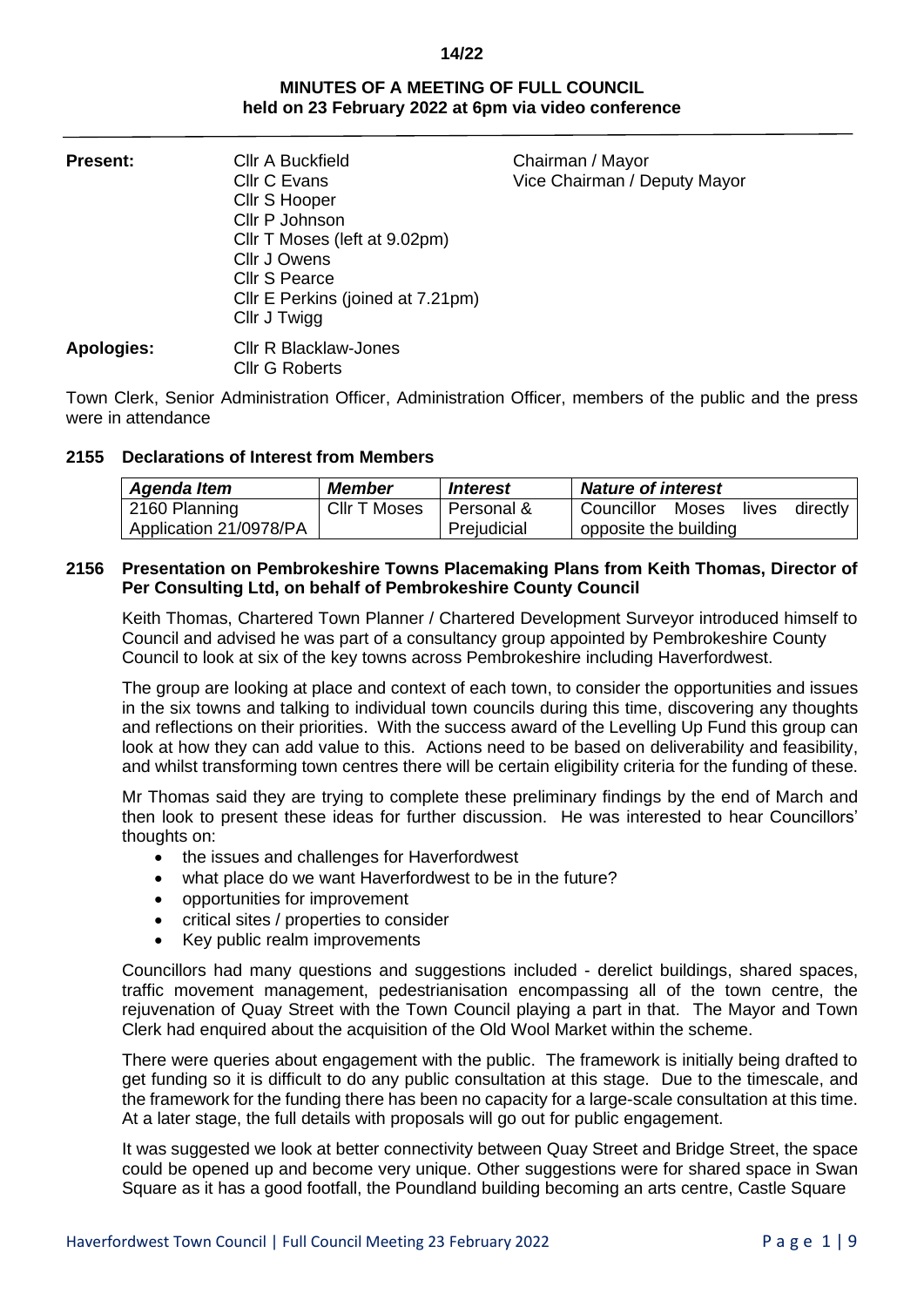could have a fountain to add more life to it, Cleddau Reaches walkway could have another footbridge at the other end of town connecting to the Priory Saltings.

It was proposed to have our own public consultation and to write to Pembrokeshire County Council for a formal update on the top of town development site (Old County Library). There was no seconder or vote taken on the proposal.

Mr Thomas will take back our repeated questions about public engagement to the Officer group at Pembrokeshire County Council dealing with this. This is not the final statement of the towns these are just preliminary findings and suggestions.

The Mayor thanked Mr Thomas for his presentation and the time he had spent answering everyone's questions so thoroughly.

*Keith Thomas left the meeting at 7.07pm*

## **2157 Questions from Members of the Public**

Town Clerk advised we have received one piece of correspondence from a member of the public. The Mayor advised that the questions would be researched and written answers given in due course.

Cllr Twigg asked the Chairman if he could speak and identified himself as the member of the public who had submitted the questions about the Old Wool Market. He had concerns that the situation regarding the Old Wool Market had not been dealt with in an open and transparent manner. However, he was advised that all the details, all the history and all the information are available in the public domain, in previous minutes. He has major concerns how we will fund the purchase of the Old Wool Market.

He was yet again reminded that it was a matter of public record, that at least 3 years had been spent looking at new premises. Eight properties were looked at and it was the decision of Council to go to the Old Wool Market. We had to leave Picton House as the property owner, Pembrokeshire County Council, served us with notice with an option to buy, lease or vacate the building. It was felt that the offer to rent was not viable, at a cost of £13,000 per annum to increase each year, on a full repairing lease. The property was in a poor state of condition, a survey had been carried out on Picton House in 2005 and the building was condemned for occupancy then. When Council purchases the Old Wool Market, they will be looking for a loan at a reduced rate from Welsh Government so in the long run this will be the cheaper option. The decision was not taken lightly and all the information is available in the public domain.

## **2158 Minutes of previous meetings**

## **a) Extraordinary Council meeting held on 12 January 2022**

All voted in favour to accept the minutes of the extraordinary council meeting held on 12 January 2022 as a true record.

**b) Updates on the minutes of the Extraordinary Council meeting held on 12 January 2022**

During the meeting, the additional amount agreed to be allocated to the Cemeteries budget had been omitted in the calculations. This meant that the General Reserves utilised in the budget would need to be amended from £11,902 to £24,902. The minutes will be changed, updated and accepted. All voted in favour to accept the amended minutes.

- **c) Extraordinary Council meeting held on 19 January 2022** All voted in favour to accept the minutes of the extraordinary council meeting held on 19 January 2022.
- **d) Updates on the minutes of the Extraordinary Council meeting held on 19 January 2022**

No updates were received.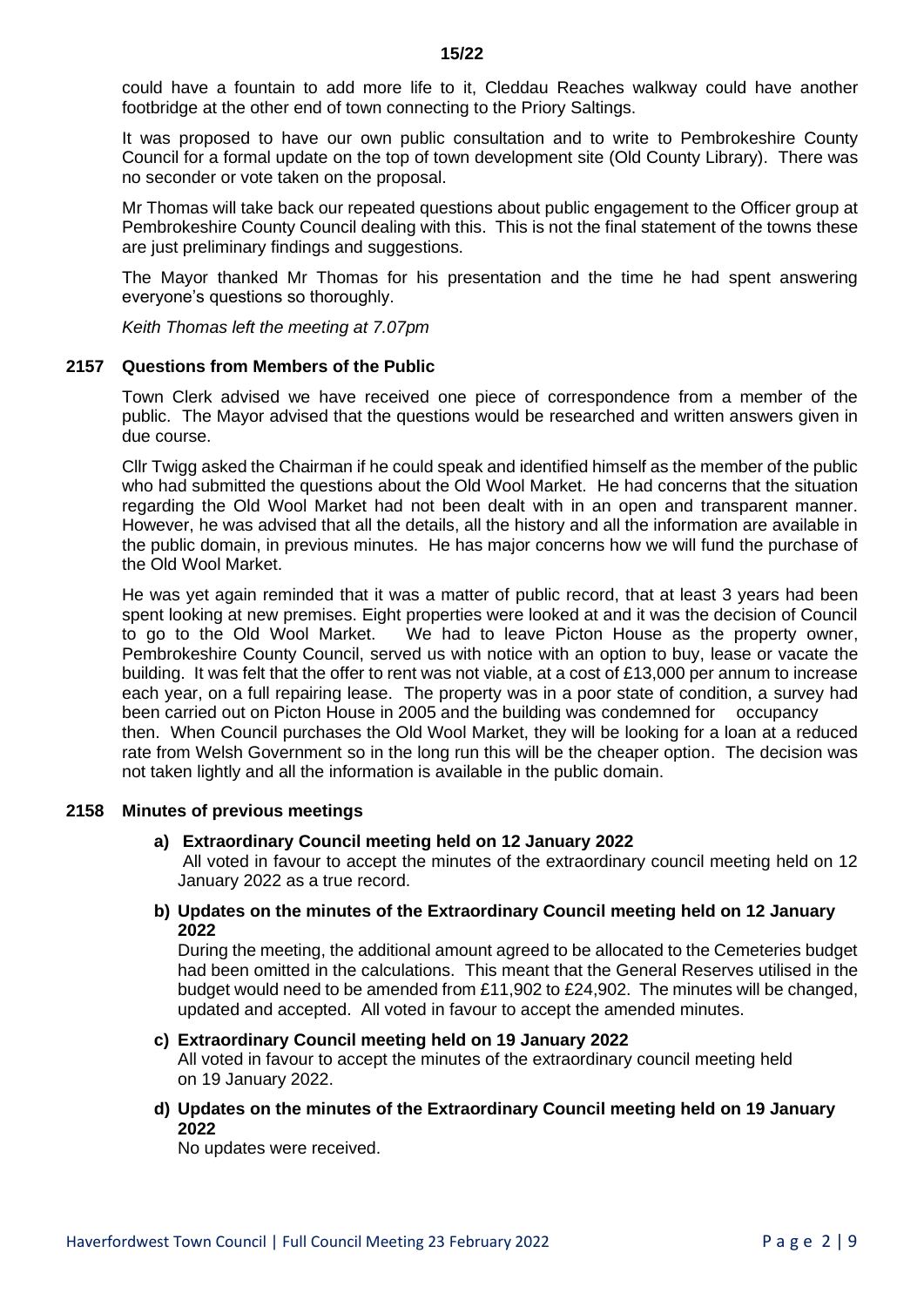**e) Full Council meeting held on 19 January 2022**

All voted in favour to accept the minutes of the full council meeting held on 19 January 2022 with the amendment to page 10/22-minute number 2147 c) GRWP Resilience which should have read "community growing areas on the outside of the boundary of Haverfordwest."

- **f) Updates on the minutes of the full council meeting held on 19 January 2022** No updates were received.
- **g) Extraordinary Council Meeting held on 1 February 2022**

All voted in favour to accept the minutes of the Extraordinary Council meeting held on 1 February 2022.

**h) Updates on the minutes of the Extraordinary Council meeting held on 1 February 2022**

The draft Memorandum of Agreement has been issued to all stakeholders.

**Resolved To accept the minutes of the Extraordinary Council meeting held on 12 January 2022 as a true record, with the amendment to increase the General Reserves in the 2022 / 2023 budget from £11,902 to £24,902**

> **To accept the minutes of the Extraordinary Council meeting held on 19 January 2022 as a true record, with the amendment to page 10/22 minute number 2147 to include "outside the boundary of Haverfordwest"**

> **To accept the minutes of the Extraordinary Council meeting held on 1 February 2022**

## **2159 Mayor's correspondence and updates**

- Mayor had taken two new Councillors for a tour of the properties and the offices.
- Mayor had presented an award to Haverfordwest County AFC in recognition of their volunteers, he was accompanied by the Acting Chair of the Bridge Meadow Trust Councillor Moses.
- Mayor had attended a meeting of Haverfordwest Twinning Association.
- Mayor had held a parlour visit to present two grant cheques and an award to the people who were unable to attend the previous presentation evening for the River Cleddau tragedy. He thanked Councillors Johnson, Owens & Pearce and Mrs Rees for all their help on the evening.
- Mayor attended the demonstration at Withybush Hospital, which had a lot of support.
- Proposed Haverfordwest Public Spaces Protection Order It was too short notice to include on this agenda and the date will have passed by the next meeting so can Councillors respond individually.
- The Town Clerk had received some information regarding the upcoming local elections from Pembrokeshire County Council. She will circulate all the information in an email to Councillors.

| <b>Ref No: 21/0977/PA</b> | Proposal: Erection of a single detached dwelling with integral garage            |
|---------------------------|----------------------------------------------------------------------------------|
| <b>Priory Ward</b>        | Plot 12, Nether Edge Drive, Scarrowscant Lane, Haverfordwest,<br><b>SA61 1ED</b> |
| <b>Resolved</b>           | <b>Support</b>                                                                   |

## **2160 Planning Applications**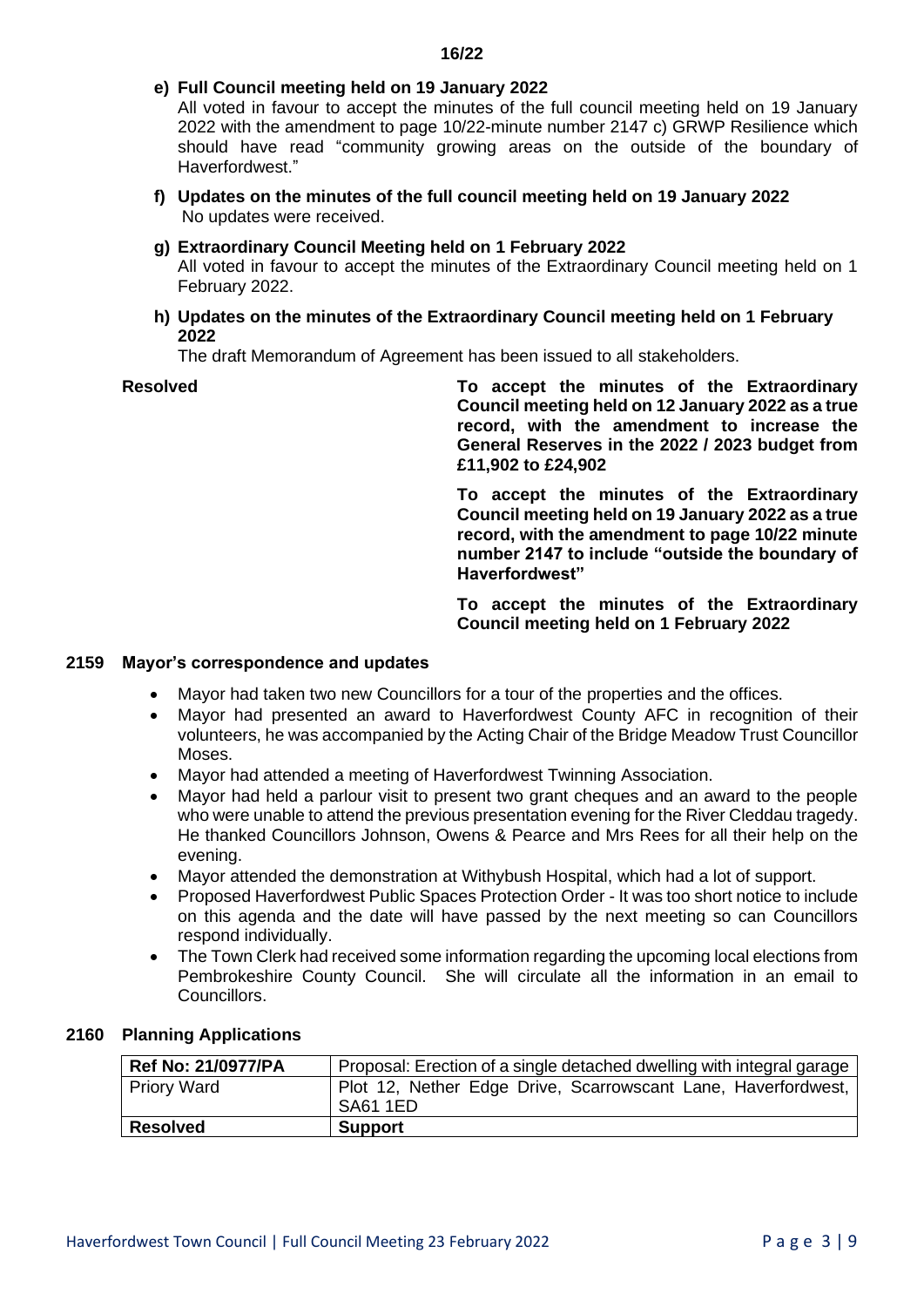| Ref No: 21/0983/PA        | Proposal: Proposed Single Storey Bedroom and Wet Room<br>extension                                                                                                                                                                                                                                                       |  |  |
|---------------------------|--------------------------------------------------------------------------------------------------------------------------------------------------------------------------------------------------------------------------------------------------------------------------------------------------------------------------|--|--|
| <b>Portfield Ward</b>     | 18 Jury Lane, Haverfordwest SA61 1BZ                                                                                                                                                                                                                                                                                     |  |  |
| <b>Resolved</b>           | <b>Support</b>                                                                                                                                                                                                                                                                                                           |  |  |
|                           |                                                                                                                                                                                                                                                                                                                          |  |  |
| <b>Ref No: 21/0978/PA</b> | Proposal: Change of use of former vacant Pembrokeshire County<br>Council Offices to Haverfordwest Central Mosque (Change of use<br>from B1 to D1) Mosque with associated community facilities using<br>including: - Quran Classes - after school - Community Centre and<br>Creche – Use for Festivals – Exercise Classes |  |  |
| Prendergast Ward          | Pembrokeshire County Council, 1 Cherry Grove, Haverfordwest,<br>Pembrokeshire, SA61 2NZ                                                                                                                                                                                                                                  |  |  |
| <b>Resolved:</b>          | <b>Support</b>                                                                                                                                                                                                                                                                                                           |  |  |

| Ref No: 21/1055/PA | Proposed Extension, Reconfiguration and Proposed<br>Proposal:<br>Garage |
|--------------------|-------------------------------------------------------------------------|
| <b>Priory Ward</b> | 32 Glenover Park, Haverfordwest, Pembrokeshire SA61 1HA                 |
| <b>Resolved:</b>   | <b>Support</b>                                                          |

#### **2161 Committee Minutes**

The following minutes were submitted:

#### **Minutes of the meeting of the Management, Estates and Strategy Committee held on Tuesday 1 February 2022 at 6pm via video conference**

| <b>Present</b>   | Cllr G Roberts<br>Cllr R Blacklaw-Jones<br><b>CIIr A Buckfield</b><br>Cllr C Evans<br>Cllr P Johnson<br>Cllr T Moses | <b>MES Committee Chairman</b><br>MES Committee Vice Chairman<br>Chairman of Council / Mayor - Ex-officio<br>Deputy Mayor |
|------------------|----------------------------------------------------------------------------------------------------------------------|--------------------------------------------------------------------------------------------------------------------------|
| <b>Apologies</b> | Cllr J Twigg                                                                                                         |                                                                                                                          |
| <b>Observer</b>  | Cllr S Hooper<br><b>Cllr S Pearce</b>                                                                                |                                                                                                                          |

Town Clerk and Senior Administration Officer were in attendance

# **Declarations of interest from Members**

| Agenda Item            | Member | Interest | <b>Nature of interest</b> |
|------------------------|--------|----------|---------------------------|
| l No declarations made |        |          |                           |

## **Report of last meeting**

Hybrid Meetings: Staff training on the new equipment is due to take place on 15 February 2022.

Community Garden: The project and the publicity will commence once the site handover takes place and the funding released following completion of the lease agreement.

# **2021/2022 Action Plans**

## **Cemeteries:**

Upper Prendergast: Contractor to complete cutting of the hedges in next few weeks.

St Martins: No update.

Lower Prendergast: No update.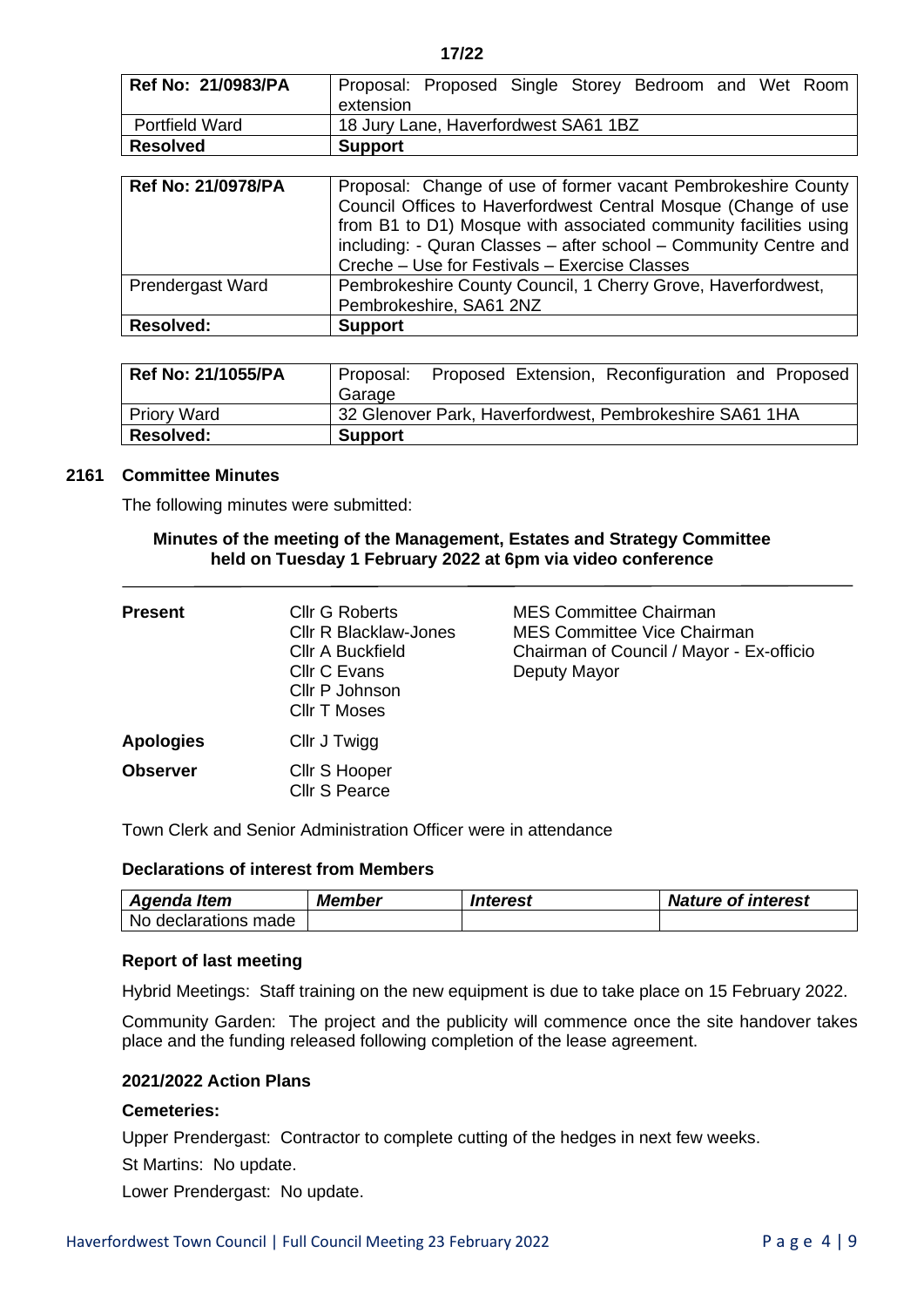**Christmas Lights sub-committee**: The contract for the hire lights has ended and new designs are being considered.

**Community Garden:** Details of the Local Nature Partnership project have been shared by One Voice Wales. It was agreed to consider this funding offer when details are released in the next financial year.

**Events:** No updates.

**Picton Centre:** No updates.

**Priory Saltings:** Councillors will agree the locations for the tree and willow planting during a site visit next weekend.

**Sheriff's Project:** No update.

**Sports Pavilion:** Damage had occurred to the building due to the water heater not being switched off. The repair work is underway. Following a breach to the hire agreement terms and conditions, a hirer is to be issued with an invoice for the repair work, requirement for higher cleaner standards and a written final warning.

The Sports Pavilion Task and Finish Group will review the hire charges and potential use of the facility, then report back to this committee.

Funding opportunities are to be sourced and considered for the replacement of the heating and water heating.

**Youth Involvement Work:** Currently sourcing plants for the area.

#### **Draft 2022/2023 Action Plans and Budget**

Upper Prendergast Cemetery: Advice is needed on the future replacement or refurbishment of the front railings. In the interim, the railings can be painted by the Groundsmen.

Lower Prendergast Cemetery: Tender for final stage of repairs to boundary wall is to drawn up and issued.

It was agreed that each Councillor, who drew up an action plan that was accepted for this financial year, is to review it and bring back updates to the next meeting.

## **Queen's Platinum Jubilee Celebrations**

Videoing of tree planting at Priory Saltings will be shared for inclusion in the green canopy.

The Mayor will speak with the owners of the former St Thomas's Church about lighting the beacon from the tower.

It was felt that we should ask the town what they are doing and see if we can add value in any way. This would be publicised on social media.

### **Items for next agenda**

• Revision of 2022/2023 action plans

#### **With no further business to consider, the meeting ended at 7.50pm**

**Queen's Platinum Jublilee Celebration - The Mayor advised that the owners of St Thomas's Church are happy for the tower to be used for the lighting of the beacon.**

**Resolved The minutes of the Management, Strategy and Estates Committee meeting held on 1 February 2022 were accepted as a true record**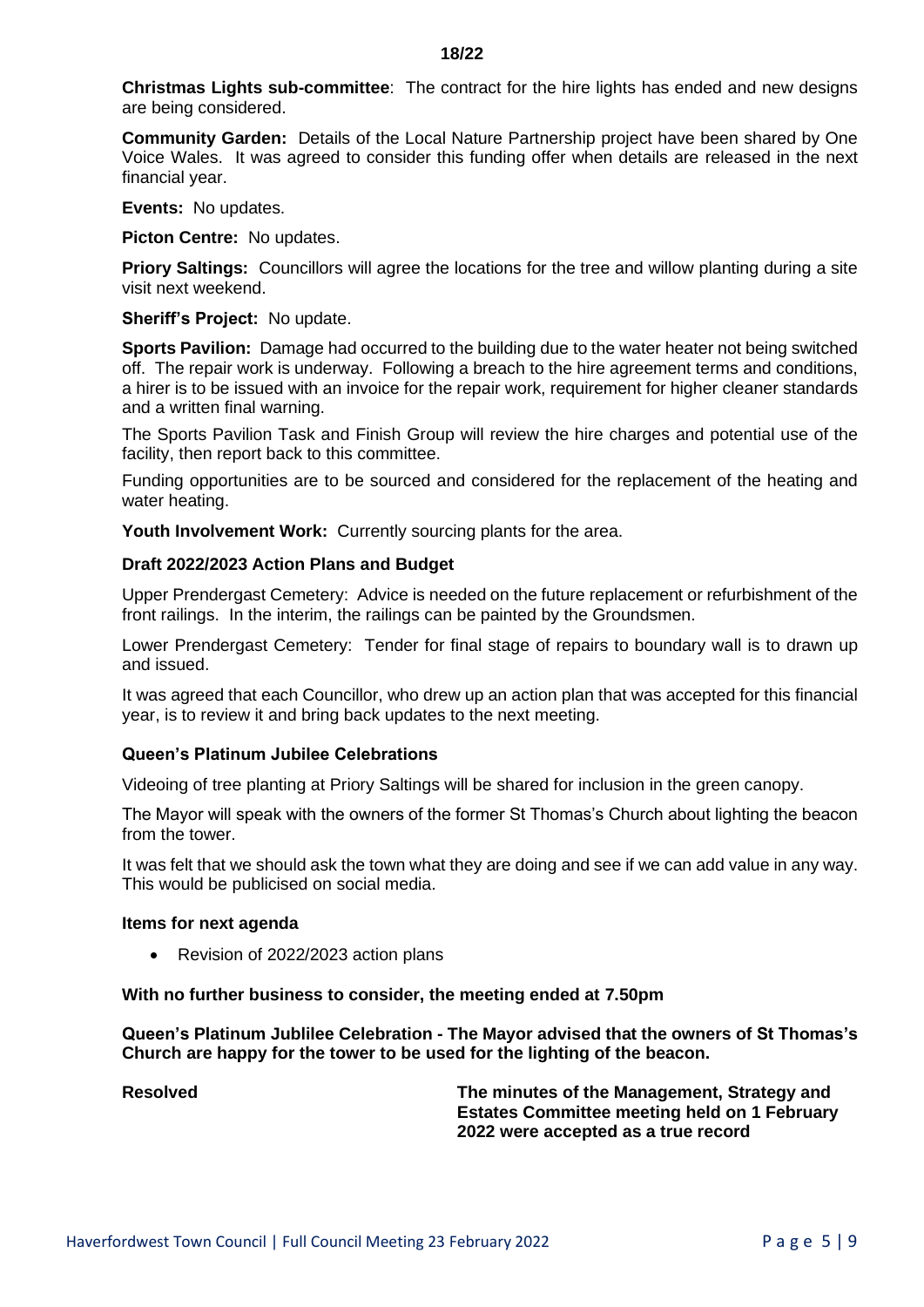# **Minutes of the meeting of the Personnel, Policy and Finance Committee held on Wednesday 2 February 2022 at 6pm via video conference**

| <b>Present</b>   | Cllr S Hooper<br><b>CIIr A Buckfield</b><br>Cllr J Owens | <b>PPF Committee Chairman</b><br>Chairman of Council/Mayor - Ex-officio |
|------------------|----------------------------------------------------------|-------------------------------------------------------------------------|
| <b>Observer</b>  | Cllr C Evans<br>Cllr T Moses<br><b>Cllr G Roberts</b>    |                                                                         |
| <b>Apologies</b> | <b>CIIr E Perkins</b>                                    |                                                                         |

Town Clerk and Senior Administration Officer were in attendance

## **Declarations of interest from Members**

| Agenda Item          | Member | Interest | <b>Nature of interest</b> |
|----------------------|--------|----------|---------------------------|
| No declarations made |        |          |                           |

# **Report of the last meeting**

No updates.

## **Accounts to 31 December 2021**

# **Resolved Accounts accepted to 31 December 2021**

# **Communication and Engagement development, to include implementation of Vision Statements and implication for recruitment**

Future consideration for more public engagement about how we hold our civic events and all events. It was agreed that the task and finish group will look at communication and engagement for our events, with Cllr Owens added as a member.

## **Resolved Communication and Engagement Task and Finish Group will look at our events, with the additional member Councillor Owens**

# **Consider our Values**

It was felt that we need to consider how we interact with and treat others. It was felt that these are basic manners and any issues should be dealt with through the Code of Conduct. It was agreed that the Communication and Engagement Task and Finish Group will create a draft document to be considered at the first meeting of the Personnel, Policy and Finance Committee of the new council in June 2022.

**Resolved Communication and Engagement Task and Finish Group will create a draft document on HTC Values to be considered at the June 2022 meeting**

## **Volunteer Scheme and Policy**

All voted in favour to defer for consideration by new Council. Further development is needed and draft documents for consideration at that time.

## **Resolved Defer for consideration by new Council**

**Collaborative working platforms to organise and minimise emails**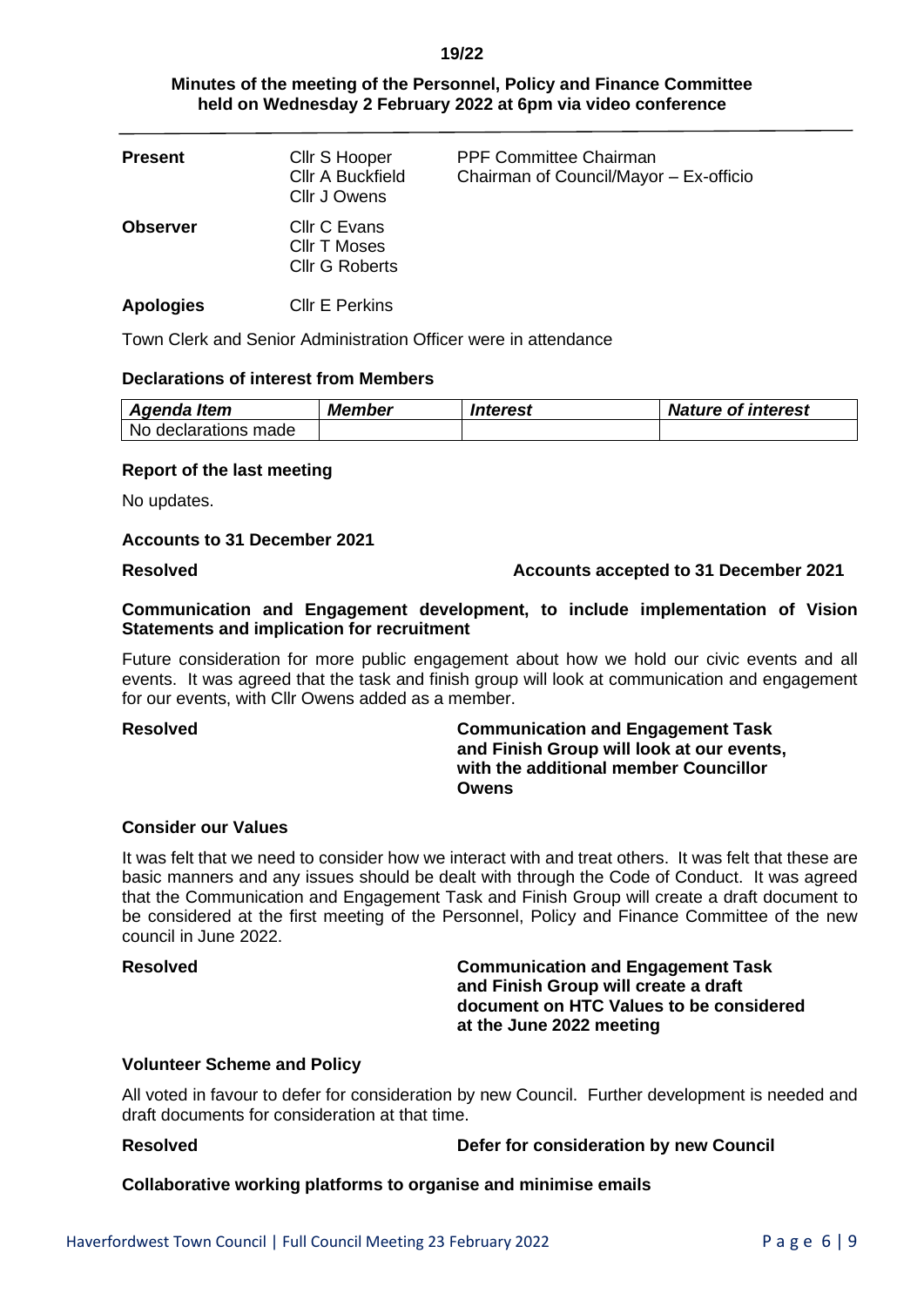It was suggested that we look to other town councils for suggestions on what systems they have in place.

## **Items for next agenda**

• No items

# **With no further business to consider, the meeting ended at 8.13pm**

# **Resolved The minutes of Personnel, Policy and Finance Committee meeting held on 2 February 2022 were accepted as a true record**

*Council took a comfort break of 5 minutes at 8.15pm and reconvened at 8.24pm.*

# **Item 14 on the Agenda regarding the Picton Centre was brought forward**

## **2162 Picton Centre**

As a background to this item the Mayor advised that discussions had been ongoing for 3 years, with both himself and the Town Clerk given plenary powers to negotiate (but not make a decision) on the future use of the Picton Centre.

The Mayor welcomed Steve Davis, Chief Officer for Youth & Community Education for Pembrokeshire County Council (PCC) to the meeting, who went on to outline the proposal on behalf of the Youth Service which all Councillors were provided with prior to the meeting. Mr Davis has been involved in the last 5 years in looking for a new home for the Youth Service Team. They have had a few different locations with limited space and have had to move out because of other upcoming projects. The other buildings they have looked at have had limited access, too small, impractical. The Picton Centre allows them to have green space, close to transport links, close to town centre, with a whole range of activities and facilities.

PCC would manage any requests for use by outside use of the centre. PCC would have full responsibility for the management and costs for the maintenance and utilities for the centre.

PCC are offering a ten-year full repairing and maintaining lease agreement at a rental cost of £23,000 per annum. PCC wish to have occupancy from 1 April 2022 and they are prepared to enter in to a licence agreement as a temporary measure whilst the lease is agreed. It was proposed to accept entering in to a lease and licence agreement at a cost of £23,000 per annum from 1 April 2022, for the Town Clerk to liaise with our Solicitor on drafting the agreement and return to Council for approval. Hywel Dda Health Board intend to vacate the property by 31 March 2022.

Mayor asked Mr Davis to take back Council's thanks to the PCC Youth Service and Regeneration Teams for the way they have conducted themselves during these discussions. Mr Davis in turn issued his thanks to Haverfordwest Town Council and emphasised how grateful they are for our support and this opportunity.

**Resolved Council voted unanimously to enter in to a tenyear lease agreement and temporary licence agreement at a rental cost of £23,000 per annum from 1 April 2022, for which the Town Clerk will liaise accordingly with our Solicitor** 

# **2163 Terms of Reference for Committees, Sub-Committees and Task and Finish Groups – consider appointments**

Due to time constraints, the item is deferred to the next agenda.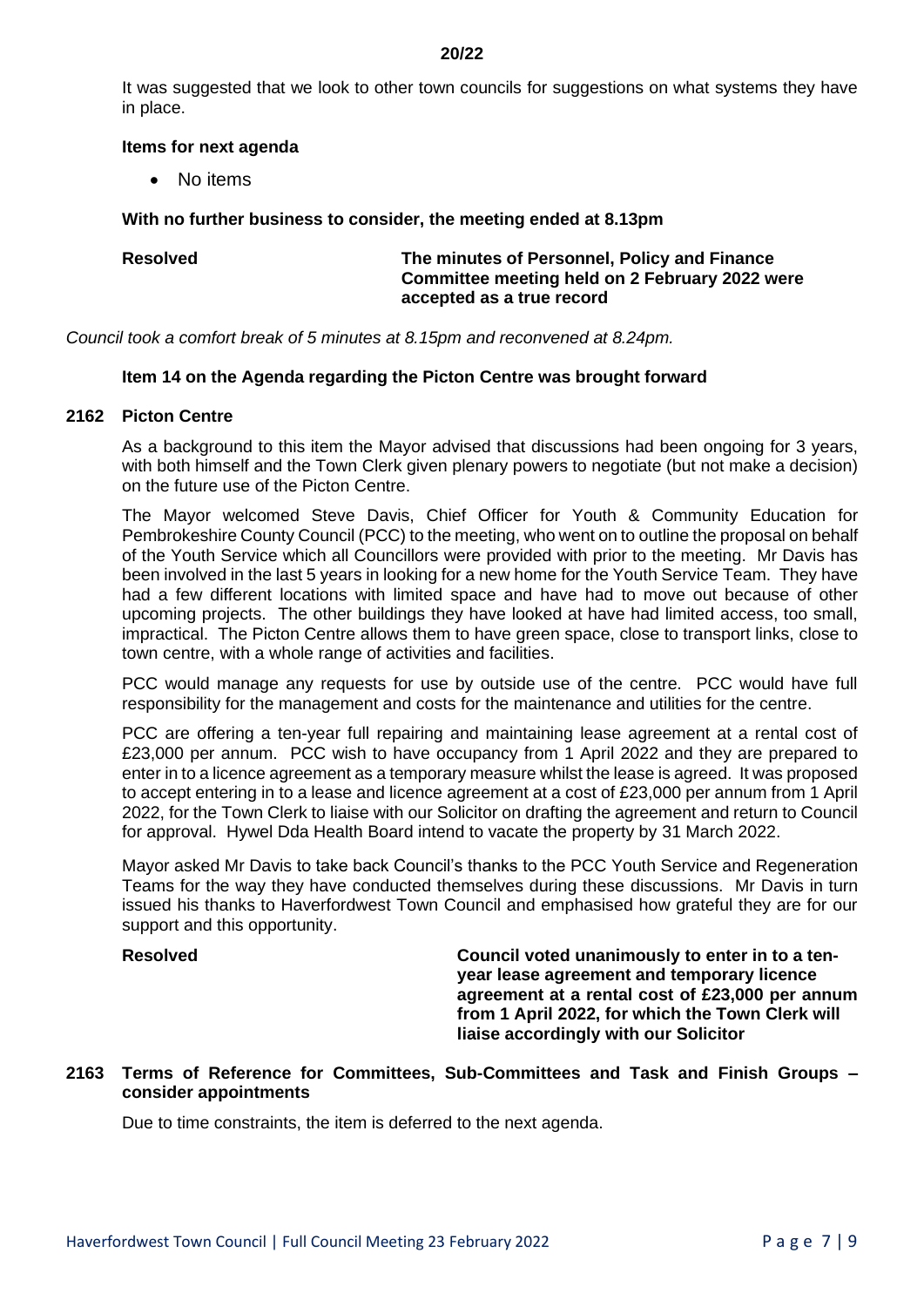# **2164 Outside Bodies**

# **a) Consider appointments**

Councillor Owens to be nominated as an Additional Community Governor at Fenton Community Primary School

Councillor Buckfield has been approached by Portfield Recreation Committee to be a representative of Haverfordwest Town Council on the Haverfordwest Racecourse (Public Park) Trust.

*Councillor Moses left the meeting at 9.02 pm*

# **b) Updates**

Due to time constraints, this item is deferred to the next agenda.

**Resolved Councillor Owens to be nominated as an additional community governor for Fenton County Primary school**

> **Councillor Buckfield to represent Haverfordwest Town Council on the Haverfordwest Racecourse (Public Park) Trust**

# **2165 Our response provided to:**

**a) Welsh Government's Consultation on how to measure the inclusion of migrants in Wales**

All voted in favour for each Councillor to respond individually.

**Resolved Each Councillor will provide individual responses**

# **2166 Consider visit to twin town Oberkirch**

The Mayor and Town Clerk have been invited to visit Oberkirch before the end of the civic year, to retain the continuing links between the towns. The Mayor of Oberkirch, who is a great friend to Haverfordwest, is finishing this year so it would be a timely visit.

There is a budget of £1,500 set for the Mayor to visit Oberkirch so no further approval is required. However, the budget and time off work for the Town Clerk to visit must be considered. It was proposed that the Town Clerk is given time off work for the visit with funds utilised from the Staff Travel and Expenses budget up to £400 and any additional funds to be used from the Mayor's Twin Town budget. A recorded vote was taken.

**Resolved The Town Clerk has permission to take time off work to visit Oberkirch within the Staff Travel and Expenses budget of £400 and any additional funding required to be utilised from the Mayor's Twin Town Budget**

The result of the recorded vote:

- For Councillors Buckfield, Evans, Hooper, Johnson, Pearce
- Against Councillors Owens, Perkins, Twigg

# **2167 Accounts for payment**

All voted in favour of approving the accounts for payment and acceptance of receipts for January 2022

**Resolved January accounts totalling £26,210.18 including VAT were approved for payment and receipts totalling £6,228.66 excluding VAT were accepted**